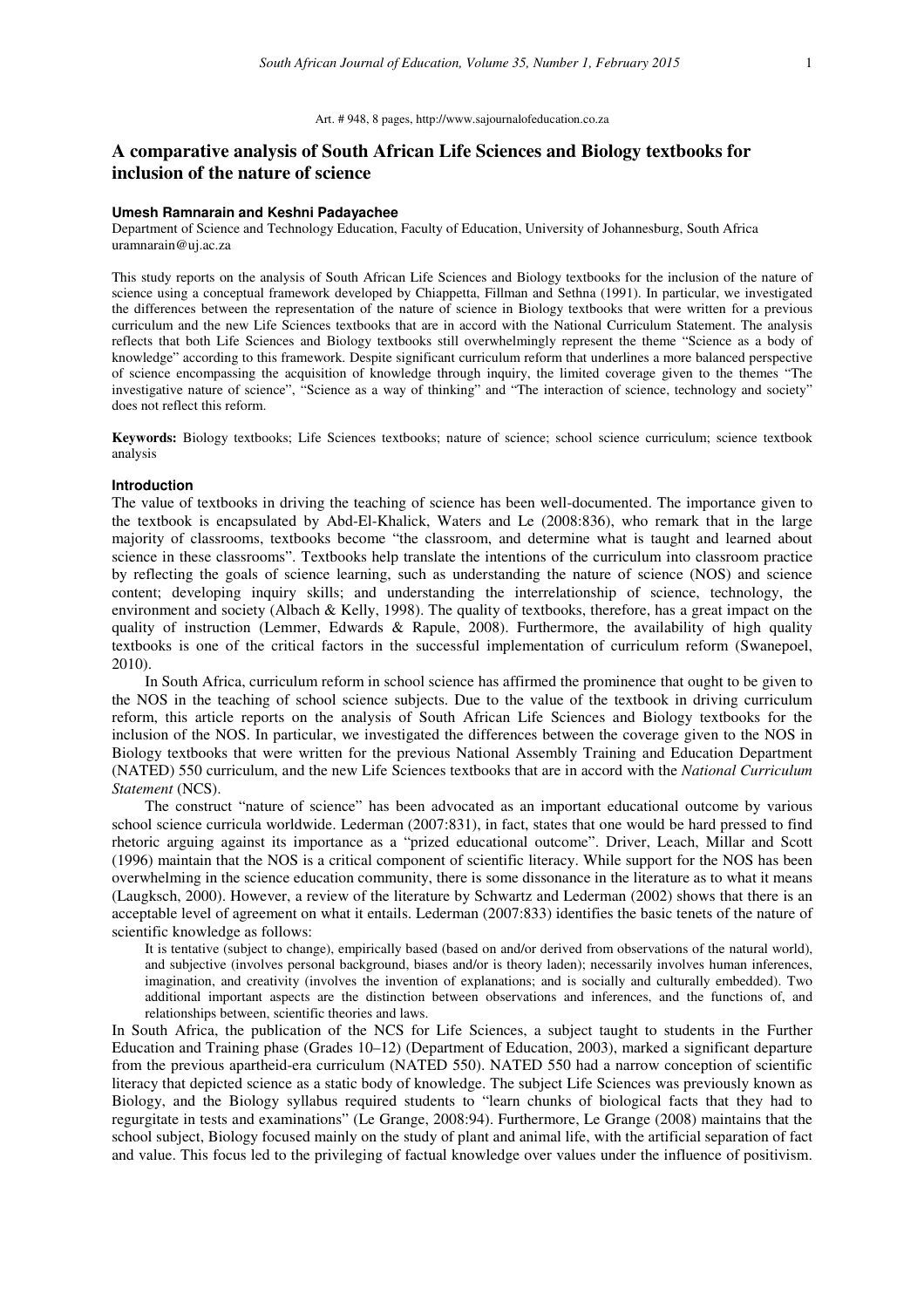Mnguni (2013:2) cites Cotti and Schiro (2004) in describing this emphasis as "the scholar academic ideology that deals with disciplining students by transmitting discipline specific knowledge".

The view of science depicted by the previous NATED 550 curriculum was, therefore, incompatible with the tenets of the NOS as underlined by Lederman (2007). The NCS for Life Sciences states that "through the study of the Life Sciences, learners can develop an understanding of the nature of science" (Department of Education, 2003:9). This curriculum goal is in line with the tenets of the NOS encapsulated by Lederman (2007).

For an emerging economy such as South Africa to grow, higher-order intellectual skills should be strongly emphasised. Whereas skills in set tasks were valued in the past, today each worker is expected to think critically, solve abstract problems and generate new ideas for improvement (Castells, 2005). To enhance the transfer of these learnt skills to other environments, learners should be exposed to multiple contextual situations in which they engage with socio-scientific challenges such as Human Immunodeficiency Virus (HIV)/AIDS (Acquired immune deficiency syndrome), and environmental management (Mnguni, 2013). Lederman (2007) maintains that creativity and imagination play an important role in science, and regards this as a tenet of the NOS. This suggests that a science curriculum that places a high imperative on the NOS will inculcate in learners some of the higher-order skills required by the workforce of an emerging economy.

Despite the strong NCS focus on the NOS, teachers received little support when it comes to how to develop materials that would facilitate a legitimate view of the NOS. This lack of guidance on how to design curriculum materials opened the door for a plethora of textbooks entering the market. Owing to their limited capacity to design curriculum material, teachers relied heavily on the textbook as a vehicle for implementing the intended curriculum (Malcolm & Alant, 2004). This scenario accompanying curriculum reform in South Africa was not unexpected, because in order "to achieve large-scale reform, you cannot depend on people's capacity to bring about substantial change in the short run, so you need to propel the process with high quality teaching and training materials" (Fullan, 2001:79). It therefore becomes pivotal for teachers and curriculum planners to be aware of the quality of textbooks.

Despite the curriculum emphasis on learners acquiring an understanding of the NOS, and the key role of the textbook in supporting teachers to address this emphasis, analyses in other countries of science textbooks show that certain aspects of the NOS are not sufficiently addressed (Abd-El-Khalick et al., 2008; Chiappetta & Fillman, 2007; Lumpe & Beck, 1996; McComas, 2003). Abd-ElKhalick et al. (2008) in their analysis of high school Chemistry books used over four decades in the United States (US), rated them poorly in their representations of the NOS. More specifically, McComas (2003) found, in his analysis of US Biology textbooks, that the distinction between laws and theories (aspects of NOS) was not evident. He recommended that authors take more care to provide accurate and complete definitions coupled with useful examples. In South Africa, limited analysis of science textbooks has been undertaken, specifically analysis of the textbooks that have accompanied recent curriculum reform for their inclusion of the NOS.

The role of the textbook as a resource in advancing the tenets of the NOS is especially critical in the South African context. Studies on teacher understanding of the NOS in this country have revealed that teachers have an inadequate understanding of the NOS. A study conducted by Dekkers and Mnisi (2003) in the Limpopo Province found that the majority of teachers surveyed believed common myths about the NOS, as identified by McComas (1998). For example, teachers believed that "hypotheses become theories that in turn become laws" and that "scientific laws and other such ideas are absolute." A study by Linneman, Lynch, Kurup and Bantwini (2003) with teachers in the Eastern Cape arrived at a similar finding. Given this scenario, a shift in the practice of teachers can be supported through the development of textbooks that reflect a more balanced coverage of the NOS.

It is against this background that we investigated the way in which South African Life Sciences and Biology textbooks depict the NOS. Furthermore, we wanted to know how the coverage of the NOS in the current Life Sciences textbooks differed from that in the Biology textbooks that were used in the previous NATED 550 curriculum. Accordingly, the following research questions were formulated:

- 1) To what extent do South African Life Sciences and Biology textbooks depict the nature of science?
- 2) How do Life Sciences and Biology textbooks compare in the extent to which they cover the nature of science?

### Conceptual Framework for Textbook Analysis

A critical aspect of any analysis of information is the conceptual framework used to guide the inquiry. We adopted a conceptual framework developed by Chiappetta et al. (1991) for analysing themes in the NOS. This framework has been employed extensively by researchers in their analysis of textbooks (Abd-El-Khalick, 2002; Chiappetta & Fillman, 2007; Chiappetta et al., 1991). This framework addresses the four themes described below.

1) *Science as a body of knowledge:* This theme reflects science as a body of knowledge such as the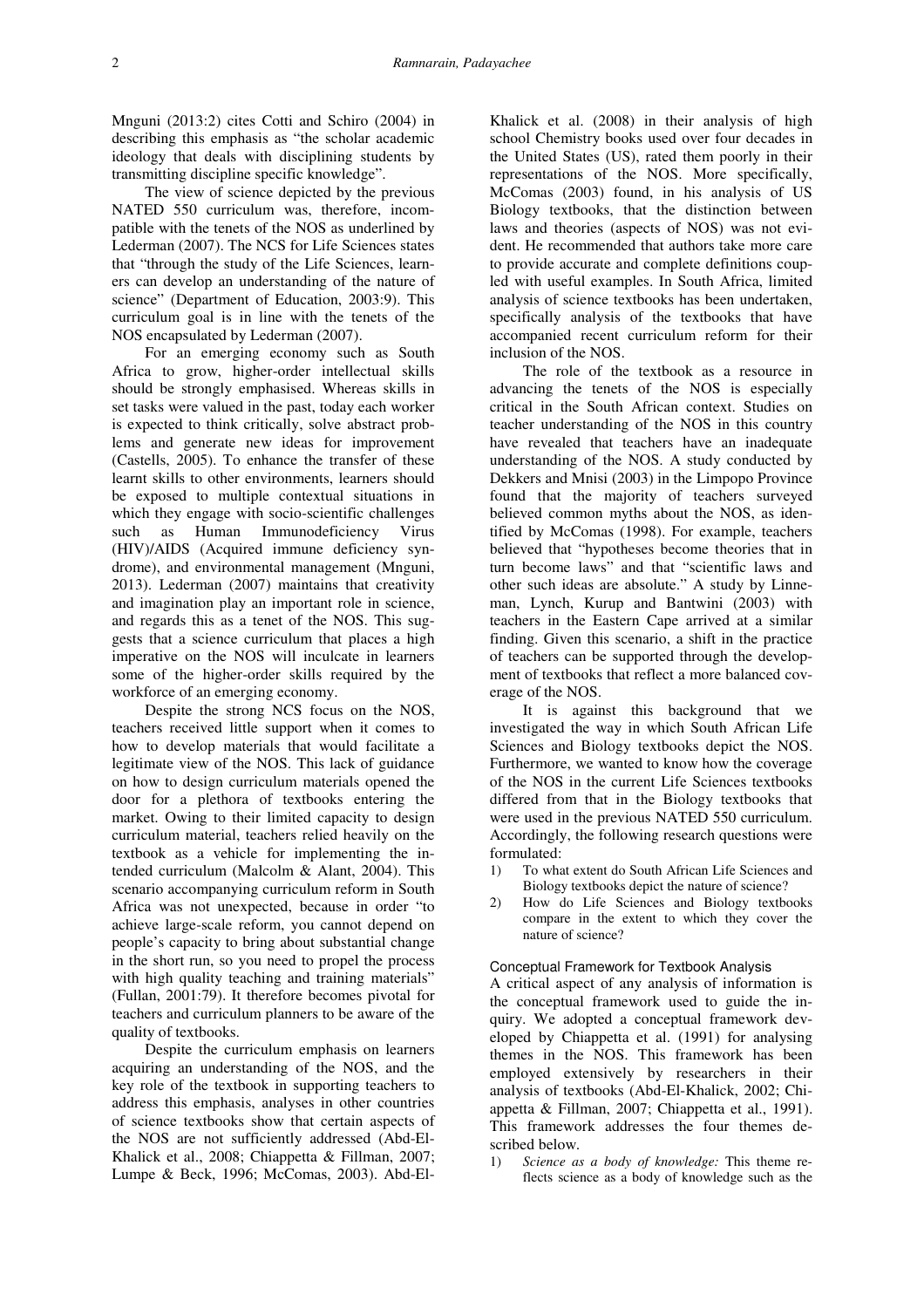facts, concepts, principles, laws, theories and models.

- 2) *The investigative nature of science:* This theme reflects the active aspect of inquiry and learning, which involves the student in the methods and processes of science such as observing, measuring, classifying, inferring, recording data and making calculations.
- 3) *Science as a way of thinking:* This theme represents

| Table 1 Analytical framework for the NOS |  |  |  |
|------------------------------------------|--|--|--|
|------------------------------------------|--|--|--|

thinking, reasoning and reflection, where the student is told how the specific enterprise operates.

4) *Interaction of science, technology and society:* This theme pertains to the application of science and how technology helps or hinders humankind.

Each of the above themes in the NOS is elaborated on in greater detail through categories; this formed the basis for an analytical framework. The framework is presented in Table 1.

| <b>NOS</b> Theme |                                                |                  | Descriptor: NOS Categories                                    |  |  |  |
|------------------|------------------------------------------------|------------------|---------------------------------------------------------------|--|--|--|
| $\mathbf{1}$ .   | Science as a body of knowledge                 | a)               | Knowledge presented as facts, concepts, laws, and principles  |  |  |  |
|                  |                                                | b)               | Hypotheses, theories, and models                              |  |  |  |
|                  |                                                | $\mathbf{c}$ )   | Factual recall of information                                 |  |  |  |
| 2.               | The investigative nature of science            | a)               | Learns through the use of materials                           |  |  |  |
|                  |                                                | b)               | Learns through the use of tables and charts                   |  |  |  |
|                  |                                                | c)               | Makes calculations                                            |  |  |  |
|                  |                                                | d)               | Reasons out an answer                                         |  |  |  |
|                  |                                                | e)               | Participates in thought experiments                           |  |  |  |
|                  |                                                | f)               | Gets information from the internet                            |  |  |  |
|                  |                                                | $\mathbf{g}$     | Uses scientific observation and inference                     |  |  |  |
|                  |                                                | h)               | Analyses and interprets data                                  |  |  |  |
| 3.               | Science as a way of thinking                   | a)               | Description of how a scientist discovered or experimented     |  |  |  |
|                  |                                                | b)               | Historical development of an idea                             |  |  |  |
|                  |                                                | c)               | Empirical basis of science                                    |  |  |  |
|                  |                                                | d)               | Use of assumptions                                            |  |  |  |
|                  |                                                | e)               | Inductive or deductive reasoning                              |  |  |  |
|                  |                                                | f)               | Cause and effect relationship                                 |  |  |  |
|                  |                                                | g)               | Evidence and/or proof                                         |  |  |  |
|                  |                                                | h)               | Presentation of scientific method(s) or problem solving       |  |  |  |
|                  |                                                | $\mathbf{i}$     | Scepticism and criticism                                      |  |  |  |
|                  |                                                | $\overline{1}$   | Human imagination and creativity                              |  |  |  |
|                  |                                                | $\bf k$          | Characteristics of scientists (subjectivity and bias)         |  |  |  |
|                  |                                                | $\left  \right $ | Various ways of understanding the natural world               |  |  |  |
| 4.               | Interaction of science, technology and society | a)               | Usefulness of science and technology                          |  |  |  |
|                  |                                                | b)               | Negative effects of science and technology                    |  |  |  |
|                  |                                                | c)               | Discussion of social issues related to science and technology |  |  |  |
|                  |                                                | $\mathbf{d}$     | Careers in science and technology                             |  |  |  |
|                  |                                                | e)               | Contribution of diversity                                     |  |  |  |
|                  |                                                | f)               | Societal or cultural influences                               |  |  |  |
|                  |                                                | $\mathbf{g}$     | Public or peer collaboration                                  |  |  |  |
|                  |                                                | h)               | Limitations of science                                        |  |  |  |
|                  |                                                | $\mathbf{i}$     | Ethics in science                                             |  |  |  |

Source: Adapted from Chiappetta & Fillman (2007)

#### **Methodology**

A content analysis of three Grade Ten Life Sciences textbooks and three Biology textbooks was undertaken. Krippendorff (2004:18) defines this approach as "a research technique for making replicable and valid inferences from texts (or other meaningful matter) to the contexts of their use". Books that were extensively used in classrooms throughout South Africa were targeted for analysis. The selection of these books was based on information about schoolbook orders provided by the Department of Basic Education. The three books chosen for Life Sciences had the highest number of orders, and they collectively constituted close to 70% of all book orders for Grade Ten. Similarly, the Biology books chosen were the three most popular in the NATED 550 curriculum.

We analysed the textbooks by applying the validated framework of Chiappetta et al. (1991). We first calculated 10% of pages for each textbook, as recommended by Chiappetta and Fillman (2007). We then applied a sliding scale, based on the proportion of pages allocated per content area, to calculate the number of pages to be analysed for each content area (Chiappetta & Fillman, 2007). The pages were then selected randomly by number generation from each content area. The four core content areas examined were: tissues, cells and molecular studies; structures and control processes; environmental studies; and diversity, change and continuity. The composition of each content area is shown in Table 2.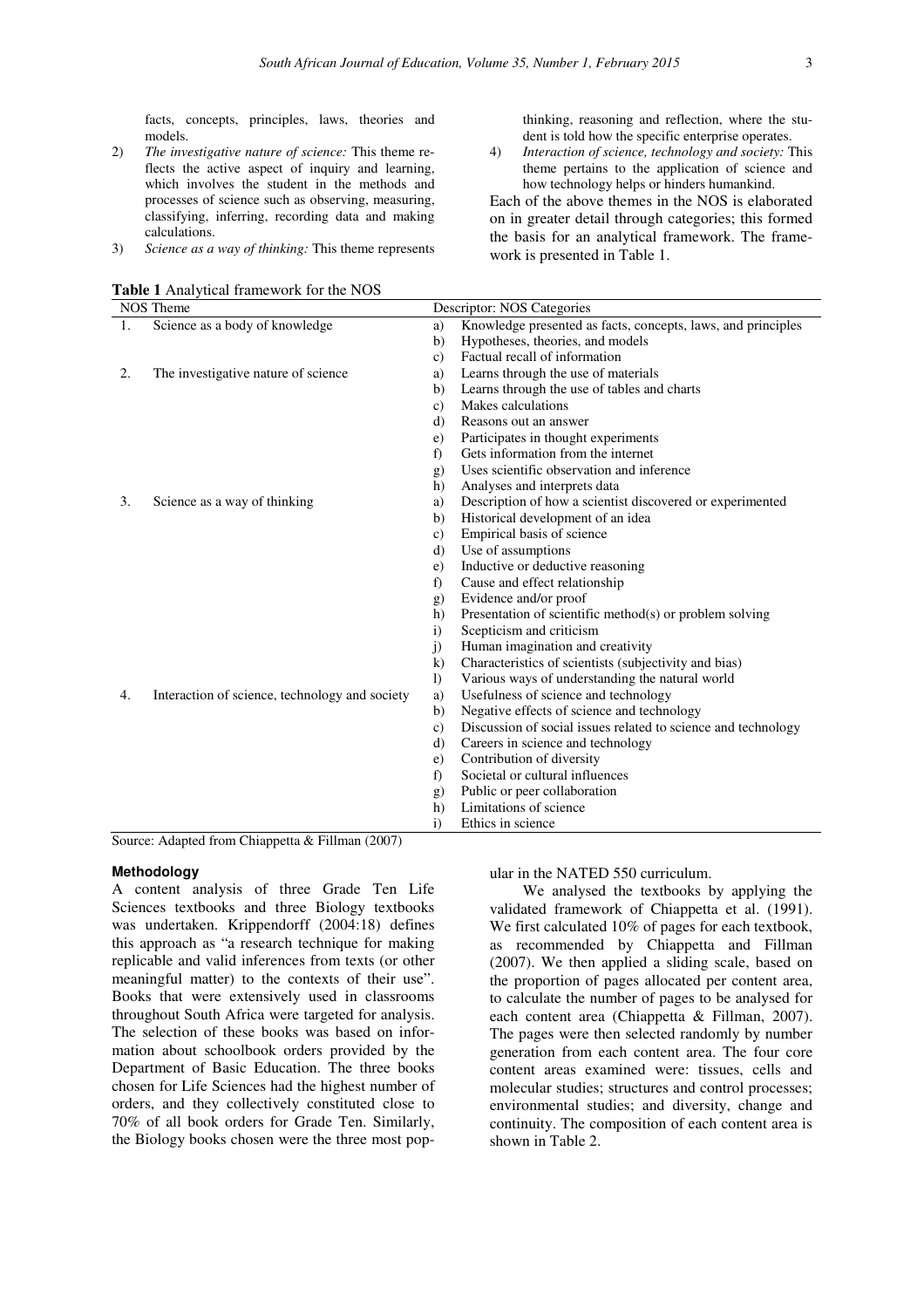| Core content area                    | Topics                                                                          |  |  |  |  |
|--------------------------------------|---------------------------------------------------------------------------------|--|--|--|--|
| Tissues, cells and molecular studies | Cell structure                                                                  |  |  |  |  |
|                                      | Cell division and mitosis                                                       |  |  |  |  |
|                                      | <b>Tissues</b>                                                                  |  |  |  |  |
|                                      | Related diseases, e.g. cancer                                                   |  |  |  |  |
| Structures and control processes     | Energy release                                                                  |  |  |  |  |
|                                      | Food production                                                                 |  |  |  |  |
|                                      | Human nutrition and related diseases and allergies                              |  |  |  |  |
|                                      | Gaseous exchange and related diseases and allergies                             |  |  |  |  |
| Environmental studies                | Biosphere, biomes and ecosystems                                                |  |  |  |  |
|                                      | Living and non-living resources                                                 |  |  |  |  |
| Diversity, change and continuity     | Biodiversity of plants and animals and conservation                             |  |  |  |  |
|                                      | Significance and value of biodiversity to ecosystem function and human survival |  |  |  |  |
|                                      | Threats to biodiversity                                                         |  |  |  |  |
|                                      | Parasitism and diseases, e.g. bilharzia                                         |  |  |  |  |

**Table 2** Core content areas in textbooks

In the analysis we first highlighted the units of analysis. The units of analysis included complete paragraphs, activities, worked examples, figures with captions, tables with captions, charts with captions, and marginal comments. The units were coded independently according to the NOS categories set out in Table 1. This entailed studying a unit, and identifying the theme and category to which the unit could best be related. A deductive process was therefore followed in coding the units from the textbooks according to the Chiappetta et al. (1991) framework. Examples of units that corresponded to the themes and categories are presented in the results section. After the coders completed assigning each unit of analysis to a category in one of the four themes of the NOS, the reliability in the coding of the units was determined by the use of Cohen's *kappa* statistic. Cohen's *kappa* is calculated as follows:  $k = (p_0 - pc) / (1 - pc)$ , where *p*o is the proportion of ratings in which the two judges agree, and *p*c is the proportion of ratings for which agreement is expected by chance. Ethical clearance for this research was granted by the University of Johannesburg at which the first author is employed.

## **Results**

The following pseudonyms are used for the three Life Sciences textbooks that were analysed: *Approaching Life Sciences*, *The Basics of Life Sciences*, and *Curiosity in Life Sciences;* and for the Biology textbooks, *Diverse Biology: An Exploration of Biology* and *Classroom Biology.* In total, 724 textbook units were coded to a particular category presented in Table 1. Between the coders there was agreement in coding 556 of these units, and this meant there was a 77% agreement in this process. The calculated kappa value was 0.7. According to Landis and Koch (1977), kappa values from 0.61 to 0.80 indicate a substantial level of agreement in coding. Coding differences were resolved through discussion. Consensus was eventually reached.

Table 3 shows the results on the coding of units for each of the six analysed textbooks. For

example, in the book *Approaching Life Sciences,* 54% of units were considered to be related to the NOS theme "Science as a body of knowledge". The calculation of percentage coverage of the four themes was regarded as a valid means of comparison, as it addressed the implications of textbooks having different physical features such as page orientation, page size, and font type and size.

Figure 1 shows a visual comparison of the Life Sciences and Biology textbooks for the representation of the NOS themes.

We now discuss these results in terms of the four themes of the NOS.

#### Theme I: Science as a Body of Knowledge

The results show that the Life Sciences textbooks strongly manifest the theme "Science as a body of Knowledge", with 54% of the units of measurement devoted to this theme. The coverage in all three Biology textbooks is even more heavily dominated by this theme, with 84% of all units being coded to this theme. A deeper analysis showed that for the Life Sciences textbooks, 194 of the 227 units of analysis that were classified according to this theme corresponded to the category "Knowledge presented as facts, concepts, laws and principles". A similar observation was made from the coding of the Biology textbooks, with 92% of all units coded to this theme being categorised as "Knowledge presented as facts, concepts, laws and principles". The following two units extracted from *Approaching Life Sciences* and *Classroom Biology* exemplify the coverage in this category:

> Living organisms are found in oceans, lakes and rivers (hydrosphere), as well as in the air or atmosphere. There is life on the surface of the Earth as well as in the soil, under the surface of the Earth (lithosphere). All these parts of the Earth where organisms live are part of the Biosphere. *(Approaching Life Sciences)*

> These organelles (ribosomes) are extremely small granules scattered in the cytoplasm of all cells. They occur singly or on the external surface of the endoplasmic reticulum or in groups in the cytoplasm where they are known as polyribosomes.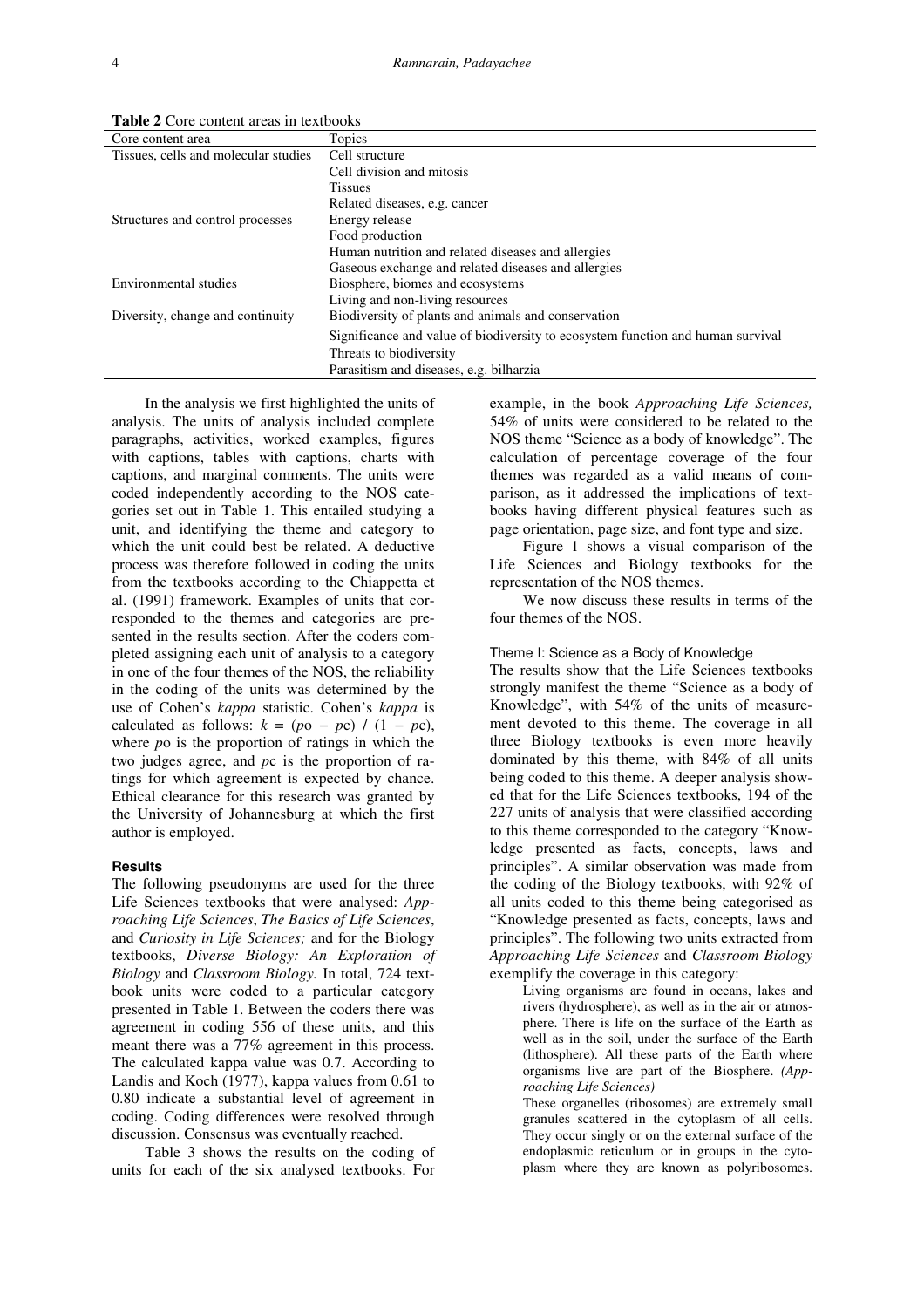They contain ribonucleic acid (RNA) hence their name, and enzymes connected with protein synthesis. Ribosomes are the chief manufacturers of all cell proteins. *(Classroom Biology)*

The above unit from *Approaching Life Sciences* describes the biosphere of Earth. This unit corresponds to the category "Knowledge presented as facts, concepts, laws and principles", because the paragraph presents facts on the habitat of living organisms. A similar focus is noted in the unit from *Classroom Biology,* where facts are presented on the ribosome.

In promoting the theme "Science as a body of knowledge", there appears to be a belief that scientific knowledge can be acquired and understood by learners when presented through clear and coherent explanations (Chiappetta & Fillman, 2007). The visual representation of concepts is often used to

enhance this knowledge acquisition. This was evident in diagrams from *Curiosity in Life Sciences* on the formation of proteins from amino acids, which showed the linking together of amino acids in long chains to form proteins.

It would appear that a strong goal in the teaching of science from the perspective of both Life Sciences and Biology textbook authors, is for learners to acquire scientific knowledge. With regard to curriculum reform, it is clear from the extensive coverage given to this theme that a strong goal in the learning of science remains the acquisition of knowledge. This focus coheres well with the curriculum imperative in the more recent Curriculum and Assessment Performance Statement (CAPS) for Life Sciences expressed through Specific Aim 1, which specifies the construction of ideas and concepts.

**Table 3** The percentage of coverage of the four themes of the NOS in three Life Sciences and three Biology textbooks

| wawvons              |               |               |               |          |                |           |
|----------------------|---------------|---------------|---------------|----------|----------------|-----------|
| <b>NOS</b> Themes    | Approaching   | The basics of | Curiosity in  | Diverse  | An exploration | Classroom |
|                      | Life Sciences | Life Sciences | Life Sciences | Biology  | of Biology     | Biology   |
| Science as a body of | 54            | 63            | 44            | 76       | 94             | 81        |
| knowledge            |               |               |               |          |                |           |
| The investigative    | 27            | 22            | 33            | 12       | 6              | 19        |
| nature of science    |               |               |               |          |                |           |
| Science as a way of  | 8             |               | 8             | $\theta$ | 0              | 0         |
| thinking             |               |               |               |          |                |           |
| Interaction of       | 11            | 10            | 15            | 12       | 0              | 0         |
| science, technology  |               |               |               |          |                |           |
| and society          |               |               |               |          |                |           |



**Figure 1** A comparison of the Life Sciences and Biology textbooks used in this study

Theme II: The Investigative Nature of Science The investigative approach to the teaching and learning of science is portrayed moderately by all three Life Sciences textbooks as evidenced by the 28% coding of units to the theme "The investigative nature of science". This coverage is even more limited in the three Biology textbooks, where only 12% of units were devoted to this theme. In terms of the CAPS, it is clear that this theme aligns

closely with Specific Aim 2 on planning and carrying out of scientific investigations. A comparison of the textbooks of the two subjects suggests that the increased percentage coverage of this theme in the Life Sciences textbooks reflects attempts by textbook authors to address the investigative approach to learning. However, the scope given to this theme in the Life Sciences textbooks suggests that this learning outcome is not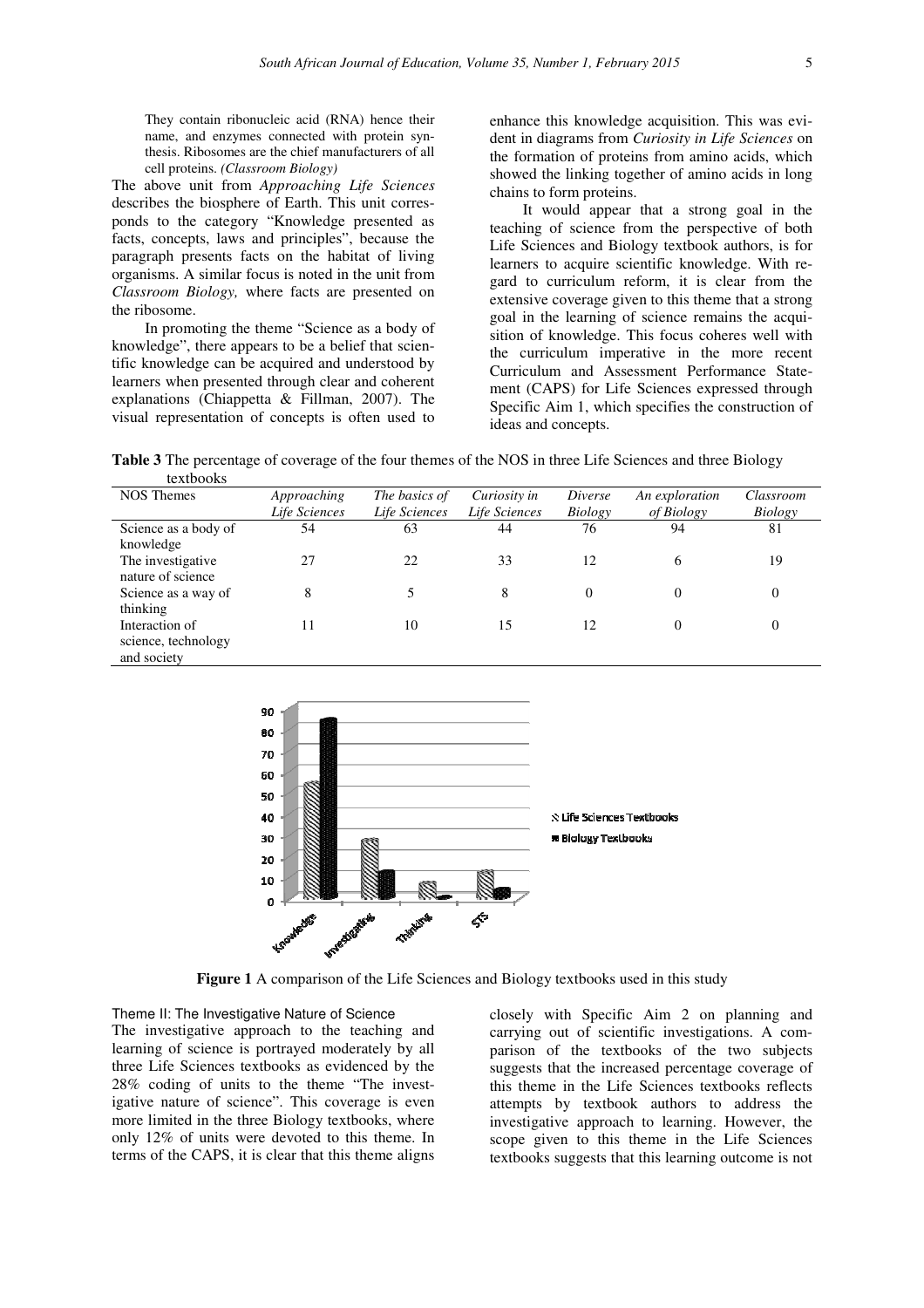being adequately addressed.

For the Life Sciences textbooks, the units coded to the theme "The investigative nature of science" were overwhelmingly situated in the category "Learns through the use of materials" (107 of 120 units). An activity in *The basics of Life Sciences* on the use of yeast to show alcoholic fermentation falls within this category. In this coded unit, learners are presented with a diagram of the apparatus and then instructed to set up the apparatus. They are then given a procedure for conducting the investigation. The intention of this activity is to engage the learners in a hands-on learning situation in the manipulation of objects. In this and other units coded to this category, emphasis is placed on the development of procedural skills in handling the apparatus and making observations. However, the textbooks do not facilitate the development of other process skills such as hypothesising, planning an investigation, making an inference, analysing data, and reflecting on findings. This would suggest that the textbooks support learners in having only limited autonomy in scientific investigations. In other units, where this theme is addressed, the focus is on learners conducting investigations, with little or no scope being given to the design of investigations.

The analysis suggests an emphasis on learners doing practical work in confirming a given concept, law or principle that had been previously learned, rather than learners being given the opportunity to investigate their own ideas.

## Theme III: Science as a Way of Thinking

The theme "Science as a way of thinking" is poorly represented in all six textbooks. For the Life Sciences textbooks, an average of 7% of units was coded to this theme. This theme was not addressed in any of the three Biology textbooks. Both sets of textbook authors do not convey, to any great extent, how the scientific enterprise operates. In the Life Sciences textbooks, where text was devoted to this theme, the focus was given to the category "Describes how a scientist discovered or experimented". The following example of such a unit is taken from *Approaching Life Sciences:* 

> In 1771, Joseph Priestly (1733-1804) placed a green plant into air in which a candle had burned out and found that ten days later another candle could be burned in the same air. He reported that he had 'accidently hit upon a method of restoring air that has been injured by the burning of candles'. He then tried the same experiment with a mouse and found that the mouse lived in the same air. *(Approaching Life Sciences)*

The objective of this unit is to show how Priestley experimented on the purification of air using green plants. There was little or no evidence of the other categories in this theme. For example, little material highlighted the empirical NOS, the inductive and deductive NOS, and the relationship between evidence and proof. A few units related to the empirical NOS. The following is an example of a unit from *Approaching Life Sciences* that addresses the empirical NOS:

Measuring pH

Collect a water sample. Add a few drops of universal indicator. Compare the colour of the water with the code on the indicator bottle. The pH for healthy, unpolluted water will be between 6.5 and 8.5. Interpret your results using the table on your right. *(Approaching Life Sciences)* 

# Theme IV: Interaction of Science, Society and **Technology**

The average percentage coverage of units for all three Life Sciences books given to this theme was only 12%. The average coverage of this theme in the Biology textbooks was four percent. Despite the curriculum imperative as specified in Learning Outcome Three of the NCS for learners to understand the interrelationship between science, society and technology, it would appear that the Life Sciences textbooks have not, in any significant measure, increased the coverage given to this theme.

All six textbooks represented this theme to approximately the same degree. The great majority of units coded for this theme were located in the category "Usefulness of science and technology". Units coded to this category exemplified the applications of science and technology in society. Examples of such units from *Curiosity in Life Sciences* and *An exploration of Biology* are:

Biological washing powders contain enzymes that can act on protein-based stains. The enzyme found in these washing powders is a protease that breaks down proteins in the stain, producing smaller molecules that can then be removed by the detergent in the washing powder. *(Curiosity in Life Sciences)* 

Farmers can practice good farming methods to control soil erosion by contour ploughing and planting. They can also leave a strip of natural bush or grassland on each side of a stream or river and not planting crops right up to the river banks. *(An exploration of Biology)* 

The first excerpt explains the role of enzymes in washing powders and indicates its potential use in society, while the second describes good farming practices that can guide farmers in overcoming soil erosion.

# **Discussion**

The analysis of the textbooks for the four themes reflects that both Life Sciences and Biology textbooks still overwhelmingly represent the theme "Science as a body of knowledge". Significant curriculum reform underlines a more balanced perspective of science encompassing the acquisition of knowledge through inquiry, the development of scientific thinking and the interaction between science, society and technology. The cover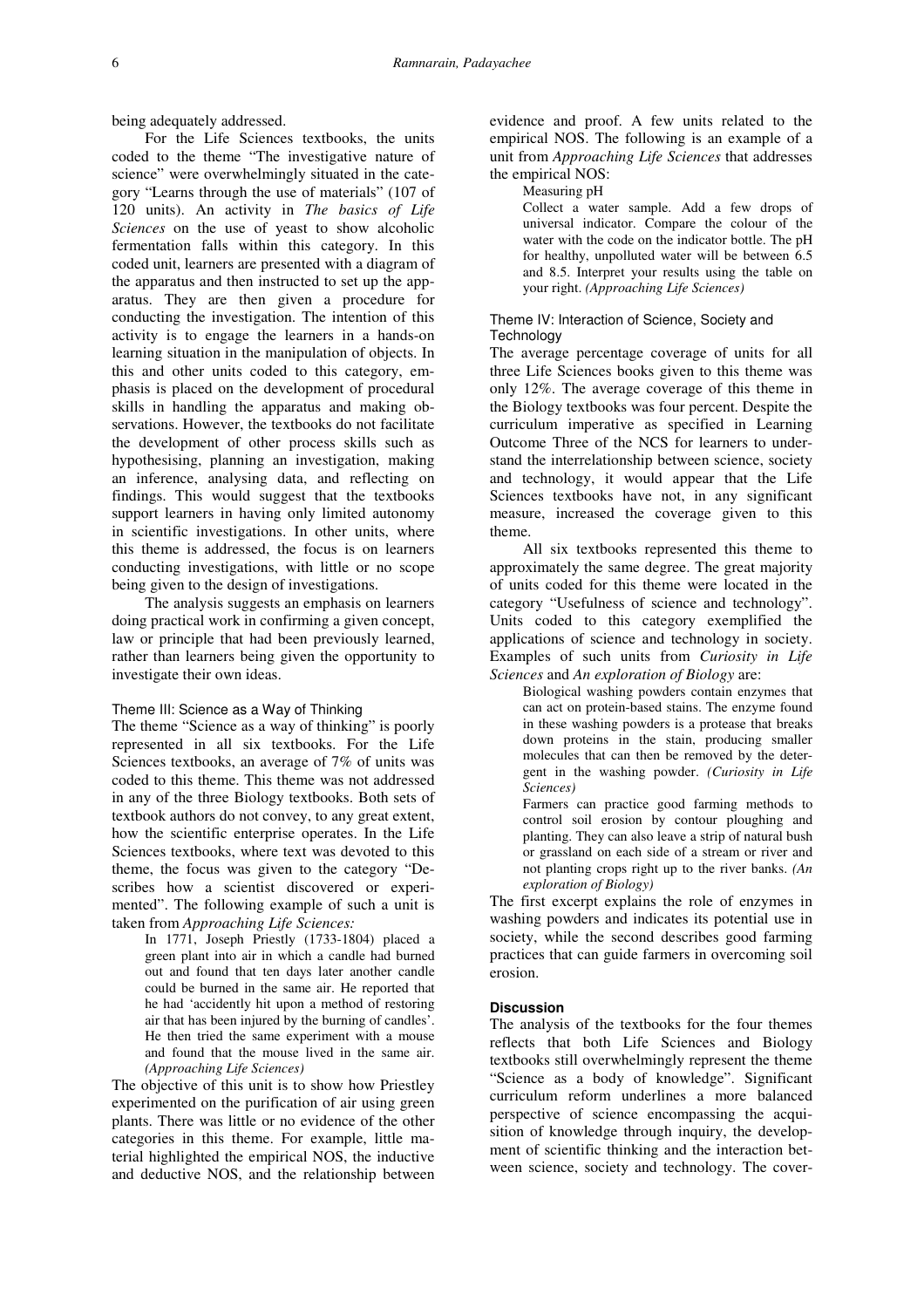age in the Life Sciences textbooks does not reflect this. A comparison of the Biology textbooks of the previous curriculum and the Life Sciences textbooks of the reformed curriculum revealed only minimal shifts towards addressing the other themes in the NOS. This finding correlates well with studies in other countries on the analysis of science textbooks against the background of curriculum reform. A study by Lumpe and Beck (1996) examined seven Biology textbooks using the same framework by Chiappetta et al. (1991). They concluded that the textbooks did not reflect the intended science education reform. Similarly, a study by Abd-El-Khalick (2002) reported that four popular science textbooks used in the US were devoid of important elements that define the NOS.

In view of the critical role played by the textbook in driving the teaching of science, the findings of this study raise concerns about the extent to which curriculum imperatives are being translated into practice. The findings suggest that the use of the textbook as a resource is undermining the advancement of the tenets of the NOS. A direct implication of this finding is that learners are not given the opportunity to acquire skills associated with activities that underlie the NOS. As pointed out earlier, growth in an emerging economy such as South Africa depends to a large extent on higher order skills in science and technology such as critical thinking, creativity, and problem solving. These skills could be acquired through learning that is aligned with the tenets of the NOS.

The reality of the classroom is that teachers give priority to assessments. The textbook industry in South Africa is huge, and publishers mandate writers to produce books that support teachers in preparing learners for these assessments to ensure a sizeable share of the market. Despite curriculum reform that strongly focuses on learner understanding of NOS, there is a strong focus on highstakes summative assessment in the form of tests and examinations in South Africa's education system. This is significant as Blanchard, Southerland, Osborne, Sampson, Annetta and Granger (2010) allude to studies (e.g. Saka, Southerland & Brooks, 2009; Shaver, Cuevas, Lee & Avalos, 2007) that indicate the high-stakes influence of standardised summative assessments on the classroom practice of science teachers. These assessments are heavily weighted towards testing science content knowledge, and hence the textbook coverage on the NOS is strongly skewed towards the theme "Science as a body of knowledge". Substantial change in the emphasis of textbook coverage can be achieved if assessments place more attention on the themes "Science as a way of investigating", "Science as a way of thinking" and "Science, technology and society".

Furthermore, Abd-El-Khalick (2012) posits that NOS cannot be learned implicitly through engagement in doing science but "should rather be planned for instead of being anticipated as a side effect or secondary product" (Akindehin, 1988:73). We contend that a textbook that depicts a balanced perspective on the NOS can be employed as a resource that teachers can use in consciously addressing the goal of enhancing learners' conceptions of NOS.

We maintain that for there to be a radical shift towards a more balanced representation of the NOS in textbooks, publishers need to revisit the mandate given to textbook writers. In South Africa, new textbooks are first screened by a panel chosen by the Department of Basic Education before being approved for the list of books that schools can order from. In the review process, the panel evaluates the books against criteria drawn up by the department. To improve the chances of approval, publishers instruct writers to ensure that books adhere to these criteria. Given this scenario, it is likely that a change in the textbooks being produced can be effected should the department reflect in these selection criteria a more balanced perspective on the NOS.

# **References**

- Abd-El-Khalick F 2002. Images of nature of science in middle grade science trade books. *New Advocate,*  15(2):121-127.
- Abd-El-Khalick F 2012. Nature of science in science education: Toward a coherent framework for synergistic research and development. In BJ Fraser, KG Tobin & CJ McRobbie (eds). *Second International Handbook of Science Education.* Dordrecht: Springer.
- Abd-El-Khalick F, Waters M & Le AP 2008. Representations of nature of science in high school chemistry textbooks over the past four decades. *Journal of Research in Science Teaching,*  45(7):835-855.
- Akindehin F 1988. Effect of an instructional package on preservice science teachers' understanding of the nature of science and acquisition of science-related attitudes. *Science Education,* 72(1):73-82.
- Albach PG & Kelly GP 1998. *Textbooks in the Third World: Policy, content and context*. New York: Garland Publishing.
- Blanchard M, Southerland S, Osborne JW, Sampson VD, Annetta LA & Granger EM 2010. Is inquiry possible in light of accountability?: A quantitative comparison of the relative effectiveness of guided inquiry and verification laboratory instruction. *Science Education,* 94(4):577-616.
- Castells M 2005. The network society: From knowledge to society. In M Castells & G Cardosa (eds). *The network society: From knowledge to policy.* Washington, DC: John Hopkins Center for Transatlantic Relations. Available at http://www.umass.edu/digitalcenter/research/pdfs/J F\_NetworkSociety.pdf. Accessed 6 November 2014.